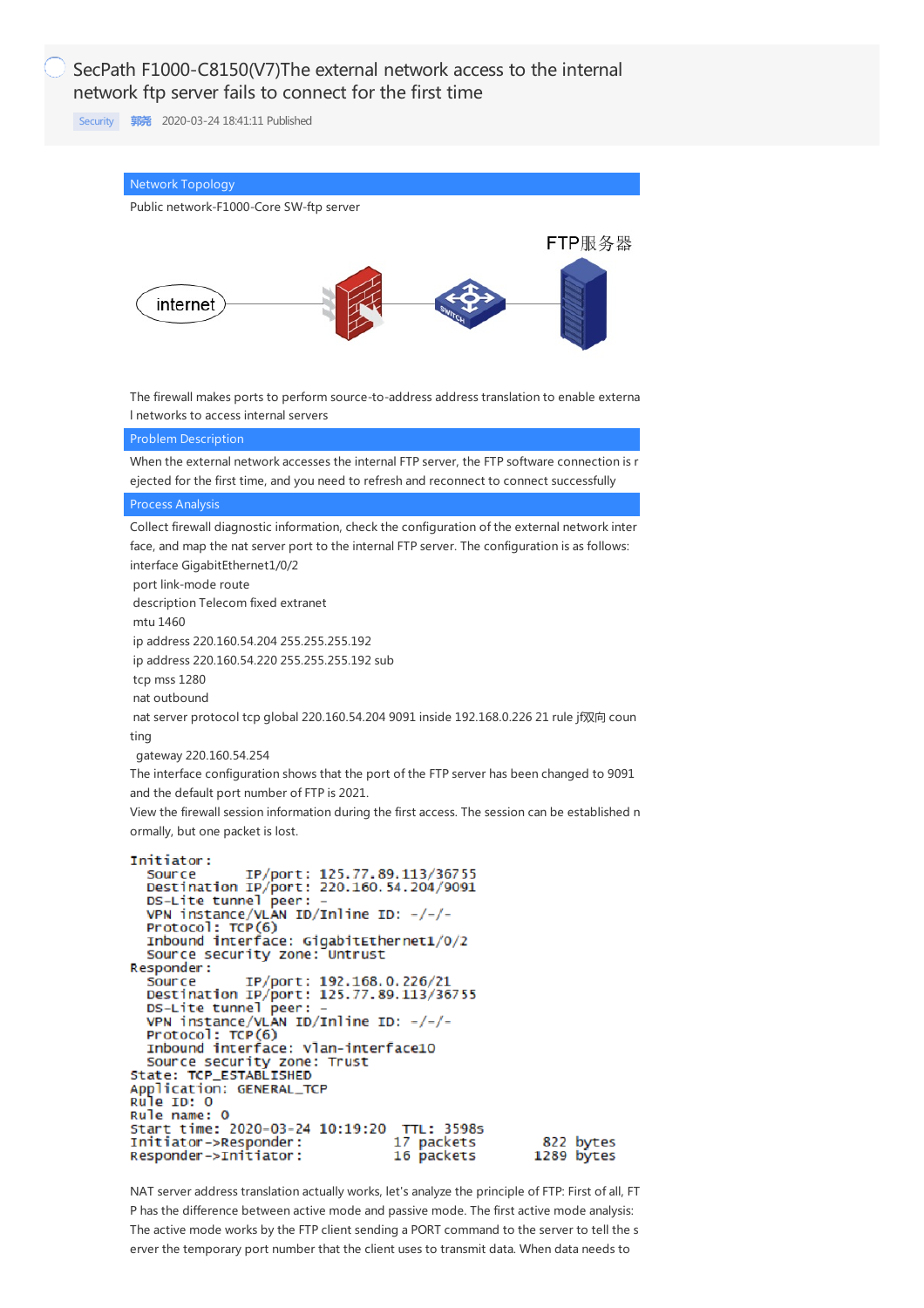be transmitted, the server establishes a data transmission channel through the TCP20 port a nd the client's temporary port to complete the data transmission. This temporary port is cal culated by P1  $*$  256 + P2. The PORT command mainly sends this parameter, the format is  $(x,$  $x, x, x, p1, p2$ ) x, x, x, x is the server IP, and p1, p2 are the parameters randomly generated by the server.

At this time, we found that if the port number of the client's data connection is changed, and the server is blocked by the NAT device, the server knows the port number, but the NAT de vice does not know. If the FTP port number is not changed, the NAT device The received pac ket is a packet whose source port is a newly calculated port number, and the first source por t number of the data connection is 20. At this time, the packet cannot be sent to the client t hrough the router. Because there is no NAT Session, this This is the case of the active mode.

## Analysis of the second PASV mode:

The previous control connection is basically the same, except that the last message of the co ntrol connection is that the FTP server sends the PORT parameter to the client, and then the client uses the temporary port number calculated by this parameter to initiate a data connec tion to the internal network. If the same NAT device does not know the modified FTP service port, then the temporary port used by the client cannot be calculated by ALG to generate a NAT session.

The working principle of NAT ALG is that in the active mode of FTP, when the last control co nnection message is sent, the PORT command of the message is checked, and the new port number generated by the PORT parameter is taken out to generate a NAT session. A prereq uisite for this is that NAT ALG must recognize that this packet is a FTP control connection, an d the basis for distinguishing this packet is the port number. Therefore, in the packet whose destination port number is 21, we consider it to be an FTP service. For NAT ALG to work pro perly. If we change the FTP port number, there will be problems when establishing a data co nnection.

## Solution

Through the above analysis, we already know the reason why the data connection cannot be established, because we cannot recognize the packets that have been modified to control th e port number of FTP. NAT ALG cannot work normally. If we can make the router recognize F TP Control the connection packet, then the problem will be solved, the firewall can achieve t his requirement by configuring a common port, as follows:

port-mapping

The port-mapping command configures general port mapping.

Use the undo port-mapping command to delete the specified general port mapping.

## 【command】

port-mapping application application-name port port-number [protocol protocol-name] undo port-mapping application application-name port port-number [protocol protocol-na me]

[Default situation]

Each application layer protocol is mapped to its corresponding well-known port number. 【view】

System view [Default user role]

network-admin

context-admin

【parameter】

application application-name: Specifies the application layer protocol for port mapping. app lication-name indicates the application protocol name. The value is a string of 1 to 63 charac ters, which is not case sensitive. Invalid and other are not allowed to be reserved for the syst em. The application layer protocol name must be standard and recognized by the device. port port-number: Specifies the port to be mapped to the application layer protocol. port-n

umber specifies the port number, which ranges from 0 to 65535.

protocol protocol-name: specifies the transport layer protocol name used by the applicatio n layer protocol. Its value and meaning are as follows:

· Dccp: Datagram Congestion Control Protocol (DCCP).

· Sctp: Stream Control Transmission Protocol (SCTP).

· Tcp: TCP protocol.